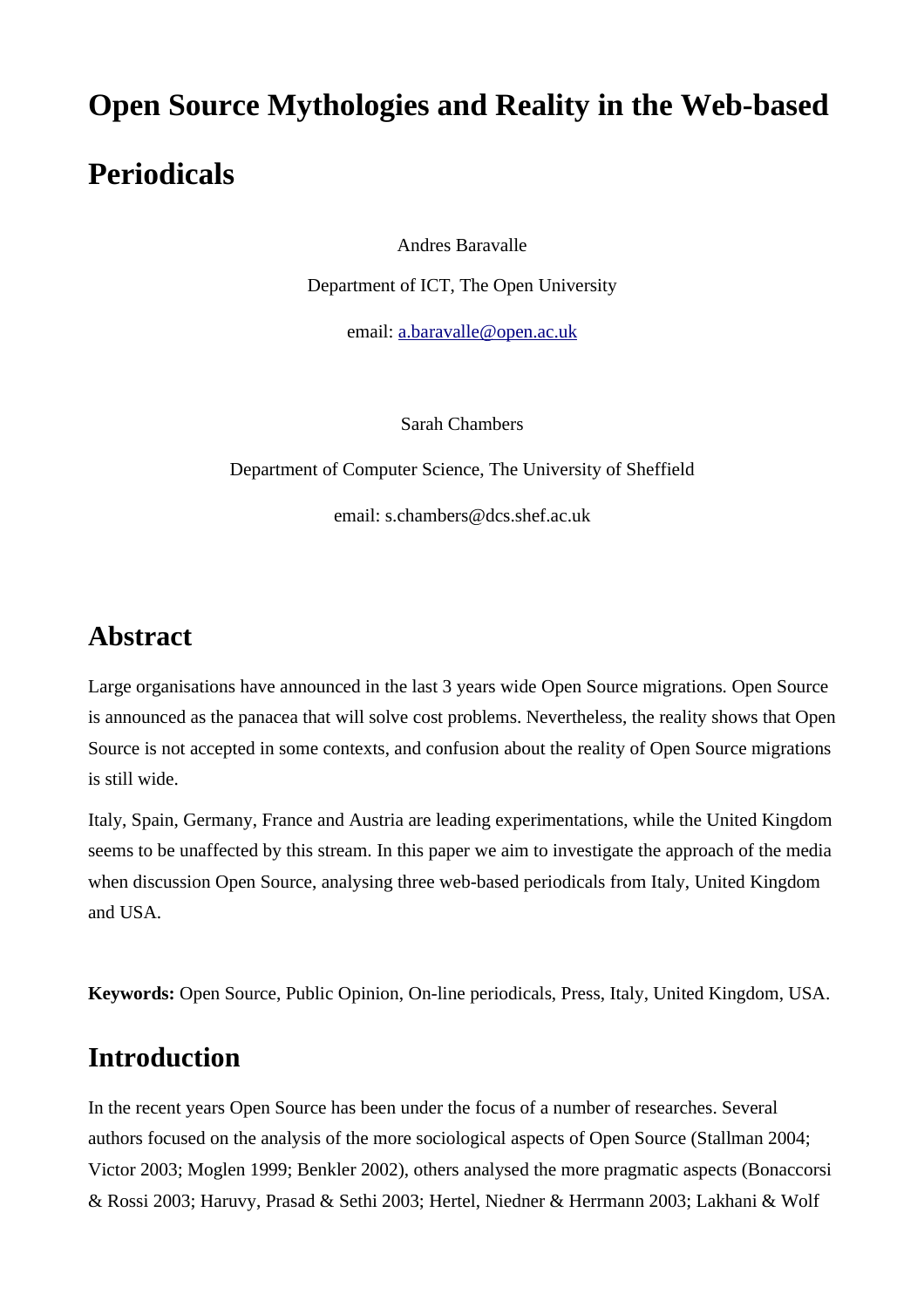2003; Lerner & Tirole 2001; Lerner & Tirole 2002).

This paper aims to contribute to the latter line of works by considering the motivations that are driving the adoption of Open Source, by investigating the press coverage of Open Source.

The starting point for our work is the experience of the COSPA project (Kovaks et al. 2004), a project that is investing the use of Open Source and Open Data Standards in the public administrations in Europe. The project involved partners from the academia, from the industry and several public administrations (three in Italy, two in Ireland, one in the United Kingdom, one in Denmark and one in Hungary).

Apart from the partners, a number of observers and subcontractors have been involved, at different levels, in the COSPA project. The COSPA project has lead the experimentation of 12 public administrations (between partners, subcontractors and observers), that have been replacing existing proprietary software with Open Source alternatives. Nearly 2,000 users have been involved between the partner organisations (effective migrations to Open Source software), while subcontractors and observers, jointly considered, report 3,300 between target and ongoing experimentations.

Other public administrations in Europe, not linked to the COSPA project, have announced Open Source migrations, the main ones being the governments of Andalucia and Extremadura (10,000 computers migrated to Linux and a target of 100,000, using Guadalinex) (IT Analysis 2003; De Cala 2005), the municipalities of Paris (17,000 desktops) (Sayer 2005), Munich (14,000 desktops) and Schwäbisch Hall (500 desktops) (IDABC 2005), Vienna (2,500 to 7,500 desktops) (Marson 2005), a number of state schools in the Former Yugoslav Republic of Macedonia (5,000 desktops) (Angov 2005). The numbers reported are interesting: amongst the five more populated countries of the European Union (Germany, United Kindom, France, Italy and Spain), the United Kingdom is the only one that does not have any relevant successful Open Source experimentation. While some authors (Waring & Maddocks 2005) report successful Open Source experimentations in public administrations in the United Kingdom, we have already underlined (Baravalle et al. 2006) that the software used in those migrations is not commonly considered Open Source.

Interviews and casual conversation with personnel working in the public administrations, that we have met during the months of the COSPA project, suggests that there is a different perception of Open Source across different countries – considered generally more positively in some countries than in others.

The question that arises, and the investigation line that we have been following, is: why Open Source has such different levels of acceptance and success in different countries, and which are the factors that influence it?

Decisions depend on a number of different technical factors, including technical, economical and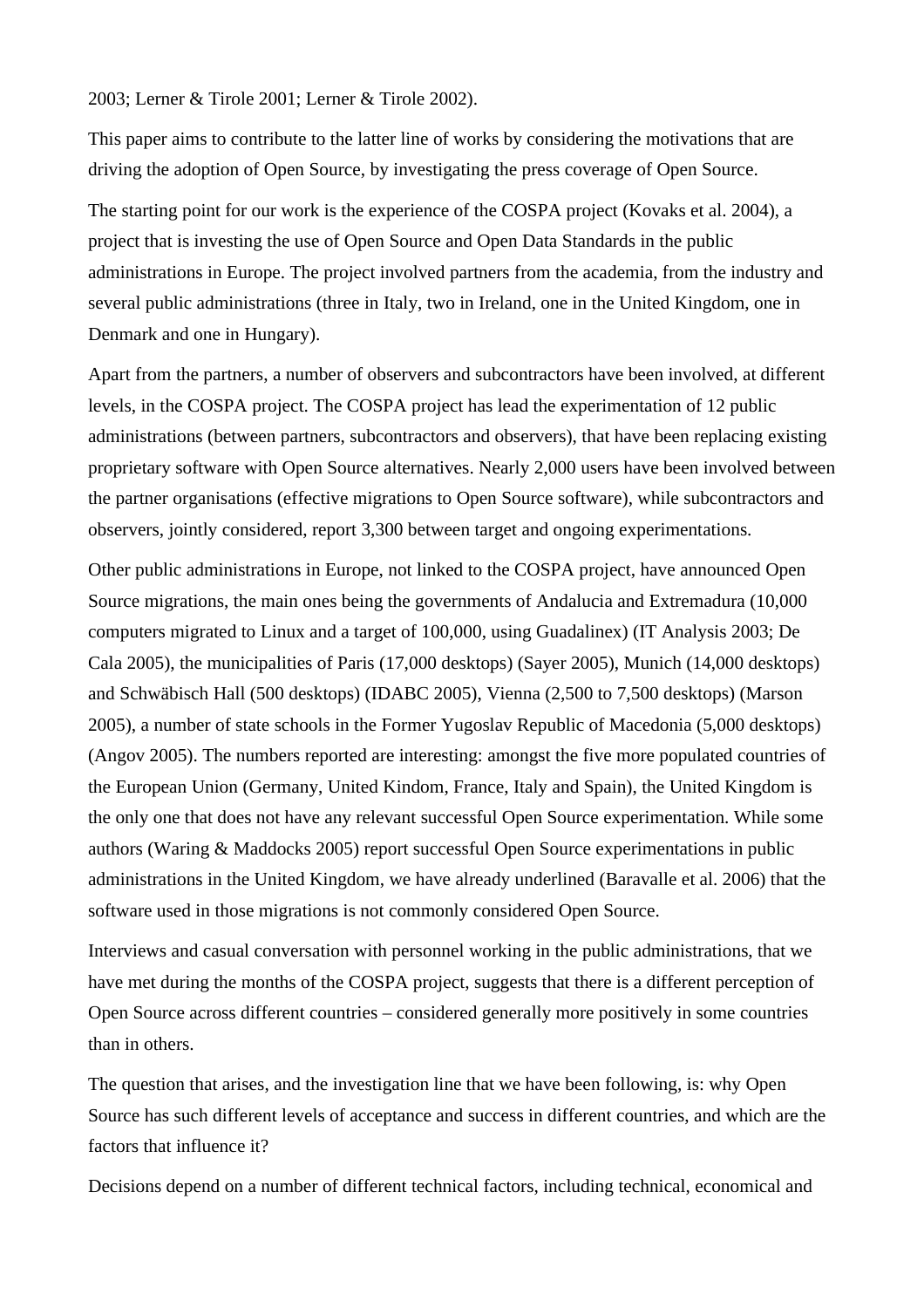socio-cultural, but the information that the persons have plays a fundamental role in the evaluation of the factors (Lippmann 1950). When this research was started, we thought that the press would have been analysing Open Source in very different ways in different countries, with inevitable consequences in the definition of a public opinion on Open Source. The next sections will compare the articles featured in a selection of web-based periodicals, highlighting the more important considerations that we could infer.

### **Method**

As a basis for our research, we have selected three web-based periodicals from the United Kingdom, Italy and the USA, analysing the articles on Open Source published in October and November 2005. The following paragraphs describe the motivations of our decision and the methodology that we have used to collect and analyse the data.

The decision of focusing on web-based periodicals was based mainly on the technical advantages, as it allowed ways to search faster for the required content. Analysing the paper copies of printed periodicals would have been far slower, but we do not exclude to analyse printed periodicals which provide subscription-based web versions of their content in the future.

We do not aim, at least at the present time, to identify global patterns or rules: our aim is to investigate in the specificity of United Kingdom, Italy and the USA, that appeared to have, in our experience, different attitudes towards Open Source.

For such scope, we selected a periodical focused on IT in each of the countries: The Register for the United Kingdom, Punto Informatico for Italy and C-Net News.com for the USA.

It is not easy to estimate the number of readers of the web-based periodicals without having access to reserved information. It is instead possible to have an estimate of the traffic, and for this we used the data provided by Alexa (alexa.com). In the period that we are examining, C-Net News.com is estimated to have had 4,000-11,000 millions of page views per day, The Register has a more modest 500-1,300 millions of page views per day and Punto Informatico had 80-170 millions of page views per day.

All the selected periodicals are amongst the most read IT periodicals in their respective countries. A survey in the search engines highlighted that The Register and C-Net News.com, while targeted to the respective countries, did intercept a international audience as well: it is estimated that 1 out of 5 persons in the word speak English at some level (Graddol 2000). The audience of Punto Informatico is limited to 70 millions circa of first language Italian speakers plus roughly other 60 millions of second language speakers worldwide, but it does not appear to have a relevant number of international visitors.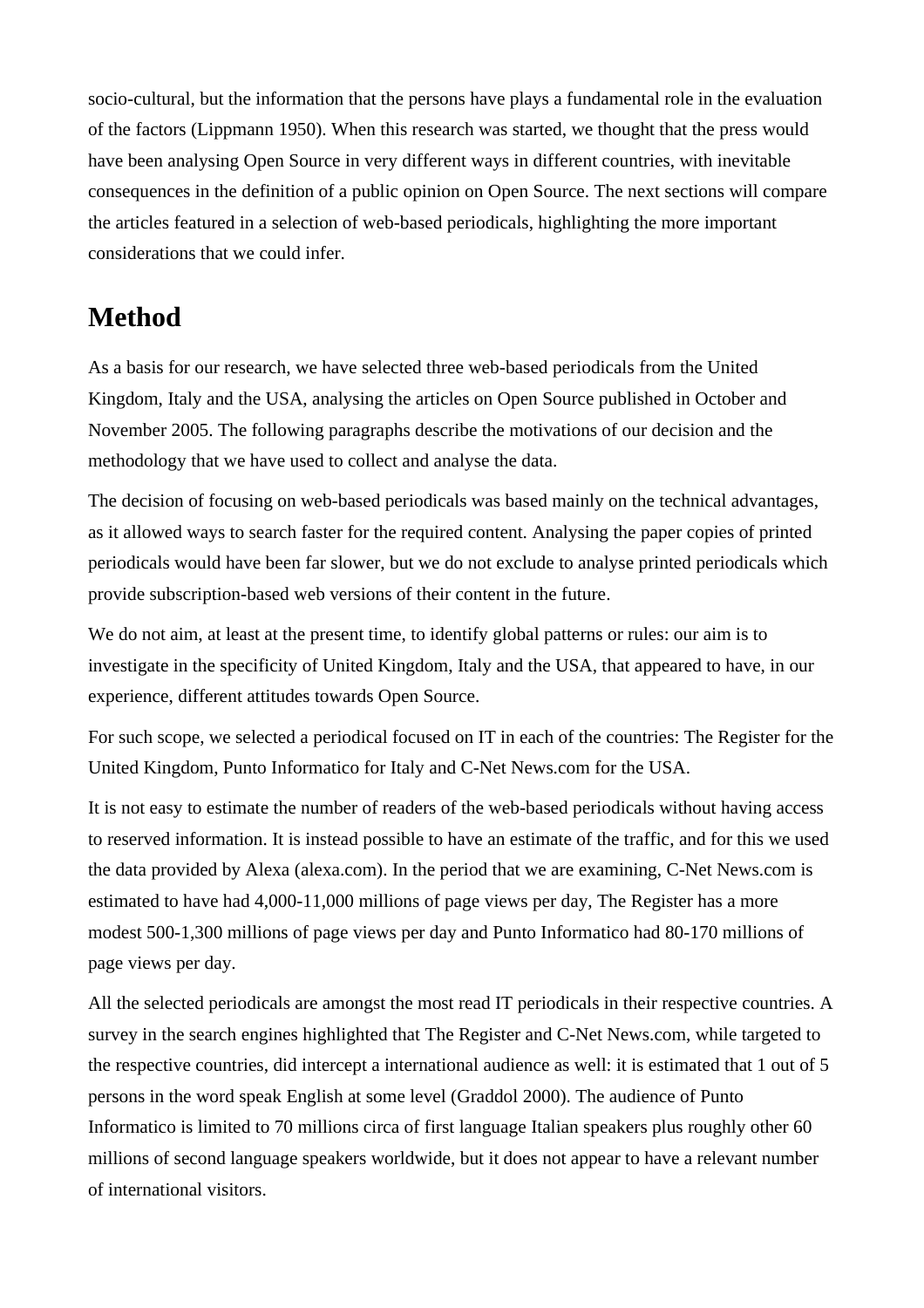To harvest the information from the periodicals, we have developed a set of parsers, that can be used thought a web interface. The parsers allow to easily store in a local, relational database the results on a free-text query on the archives of the periodicals.

Using the parser, we have been able to collect information about more than 13,000 articles on Open Source, from 1998 till the present, and to store them in a way suitable for further elaboration. To search for pages featuring content on Open Source, we used keywords such as "Free Software", "Open Source", "Mozilla", "Linux" and "Open Office".

While the research of this paper is focused on the articles that have been published between October and November 2005, but for a selection of topics we will refer to a wider time frame.

#### **Results**

For the period under evaluation, we retrieved a total of 469 articles on Open Source. The number of articles on Open Source in the selected time frame is not noticeably different from the yearly average for the periodical (Table 1).

|                          | <b>Total number</b><br>of articles in | Average<br>articles per | <b>Total number</b><br>of articles in | Average<br>articles per |
|--------------------------|---------------------------------------|-------------------------|---------------------------------------|-------------------------|
|                          | <b>Oct.-Nov. 2005</b>                 | month in Oct.-          | Dec. 2004-Nov.                        | month in Dec.           |
|                          |                                       | <b>Nov. 2005</b>        | 2005                                  | 2004-Nov. 2005          |
| <b>The Register</b>      | 144                                   | 72                      | 796                                   | 66                      |
| <b>Punto Informatico</b> | 128                                   | 64                      | 679                                   | 57                      |
| <b>C-Net News.com</b>    | 197                                   | 99                      | 1250                                  | 104                     |
|                          |                                       |                         |                                       |                         |
| <b>Total</b>             | 469                                   |                         |                                       |                         |

*Table 1: Open Source articles*

To have an idea of the context in which the articles on Open Source appeared, we looked at the articles, in the period October-November 2005, that contained the keyword "Microsoft". The Register had 238 articles (119 per month), C-Net News.com had 438 (219 per month) and Punto Informatico had 156 (78 per month). We can safely state that in all the periodicals the interest on Open Source was high, compared with its diffusion and with the number of articles on Microsoft. As the next step in our research, we have analysed the articles categorizing them by level of relevance (Table 2) and main topic (Table 3).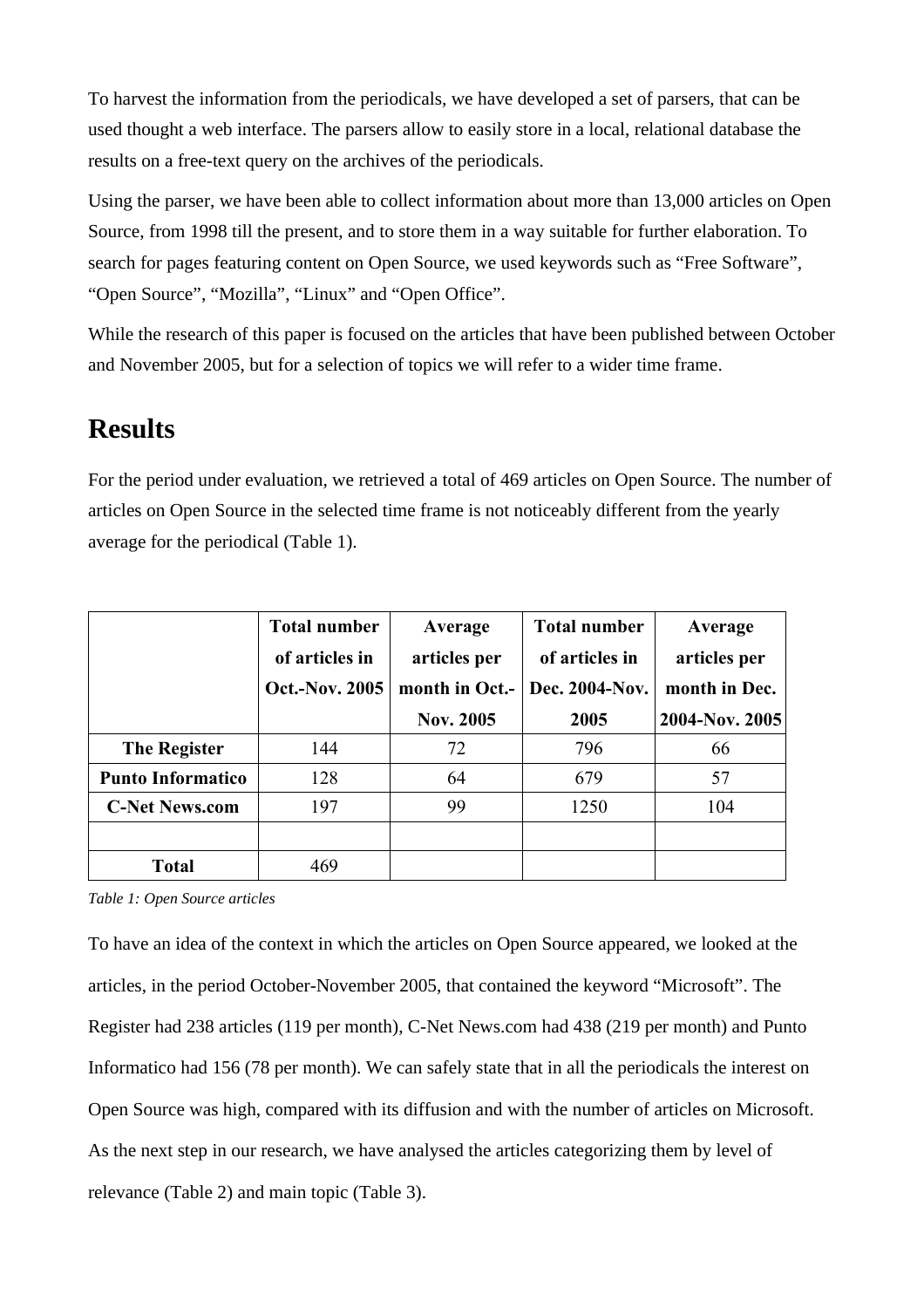The analysis of the relevance was done to be able to select the number of articles that were discussing issues related to Open Source, compared to the number of articles that had just were just referring to Open Source en-passant, without any further development.

|                                    |          | Level of relevance of article to Open Source |                   |              |  |
|------------------------------------|----------|----------------------------------------------|-------------------|--------------|--|
| <b>Periodical</b>                  | Date     | <b>Mild</b>                                  | <b>Some/Focus</b> | <b>Total</b> |  |
| <b>The Register</b>                | Oct-2005 | 24 (39%)                                     | 38 $(61%)$        | 62           |  |
|                                    | Nov-2005 | 32(43%)                                      | 43 (57%)          | 75           |  |
| <b>Punto</b><br><b>Informatico</b> | Oct-2005 | 14(26%)                                      | 39(74%)           | 53           |  |
|                                    | Nov-2005 | 13 $(19%)$                                   | 55 (81%)          | 68           |  |
| <b>C-Net</b><br>News.Com           | Oct-2005 | $32(30\%)$                                   | 75 (70%)          | 107          |  |
|                                    | Nov-2005 | 36(42%)                                      | 49 (58%)          | 85           |  |
| <b>Total</b>                       |          | 151 (32%)                                    | 299 (68%)         | 450          |  |

*Table 2: Relevance of articles*

From Table 2 we can see how the the articles on Open Source had had a different level of relevance in the three periodicals: in Punto Informatico a higher percentage of articles that were referring to Open Source were not doing that superficially.

| Periodical      | <b>Softwar</b> | Commu |       | <b>Business Licensin</b> | <b>Trivia</b> | <b>Security</b> | <b>Migrati</b> | <b>Total</b> |
|-----------------|----------------|-------|-------|--------------------------|---------------|-----------------|----------------|--------------|
|                 | e              | nity  |       | g                        |               |                 | ons            |              |
| The             | 38 (47%)       | 3(4%) | 14    | $9(11\%)$                | 11            | 4(5%)           | 2(2)           | 91           |
| <b>Register</b> |                |       | (17%) |                          | (14%)         |                 |                |              |
| <b>Punto</b>    | 57 $(61\%)$    | 8(9%) | 7(7%) | 10                       | 3(3%)         | 7(7%)           | 2(2%)          | 94           |
| Informatic      |                |       |       | $(11\%)$                 |               |                 |                |              |
| $\bf{0}$        |                |       |       |                          |               |                 |                |              |
| <b>C-Net</b>    | 62(49%)        | 7(6%) | 30    | 12                       | $1(1\%)$      | 11              | $1(1\%)$       | 126          |
| News.Com        |                |       | (24%) | $(10\%)$                 |               | $(10\%)$        |                |              |
| <b>Total</b>    | 164            | 20    | 55    | 31                       | 5             | 26              |                | 306          |

*Table 3: Main topics of the articles that had some focus on Open Source or were focused on Open Source*

In Table 3 we grouped the articles that had some focus on Open Source or were focused on Open Source in a number of exclusive categories: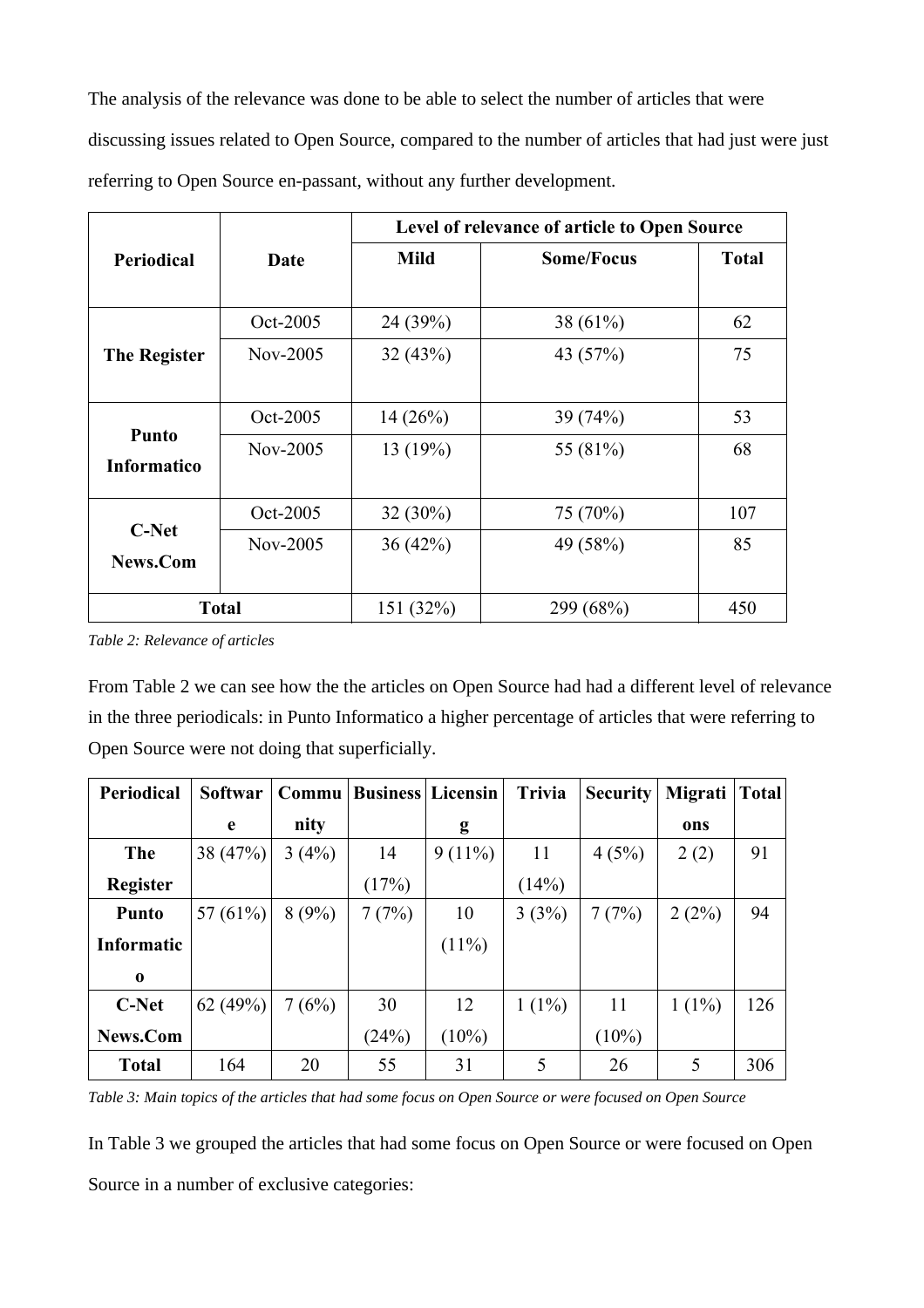- Software: including articles focusing on describing software or software standards;
- Community: including political and sociological articles;
- Business: including articles on acquisitions, funding, marketing, personnel news;
- Licensing: including articles on patents, licenses, intellectual property violations, legal cases;
- Trivia: including articles that are on Open Source but do not provide factual information to the reader (e.g. joke articles);
- Security: articles on software vulnerabilities, bugs, anonymity, malware and counter measures;
- Migrations: articles on migrations to Open Source.

Articles that might have been falling under more than one category have been classified according to the predominant classification.

Some categories have more ore less the same coverage across the publications: Community, Licensing, Security, Migrations have less than a 5% difference in the numbers of featured articles. The main difference is in the categories Software and Business: Punto Informatico dedicated 14% more space to software news compared to The Register, and 12% compared to C-Net News.com. At the same time, Punto Informatico dedicated less space to business (10% less compared to The Register and 17% less compared to C-Net News.com). The Register has been featuring more intensively articles in the category Trivia, including letters and book adverts. Before starting the research, we have been under the impression that one of the causes of the less propension to Open Source in the United Kingdom could have caused by a lack of cover in the press on the ongoing migrations, compared to other countries like Italy. The data of our sample period shows that this is not true, and a more in-depth analysis shows that it is neither true using a longer time frame.

| Periodical      | <b>Munich</b> | Extremadura | Paris                                                                                                     | Vienna     |
|-----------------|---------------|-------------|-----------------------------------------------------------------------------------------------------------|------------|
| <b>The</b>      | 27/05/2003    | 16/6/2003   | 02/07/2004                                                                                                | 22/11/2005 |
| <b>Register</b> |               |             | $(5 \text{ articles in total})$ (1 article in total) $(2 \text{ articles in total})$ (1 article in total) |            |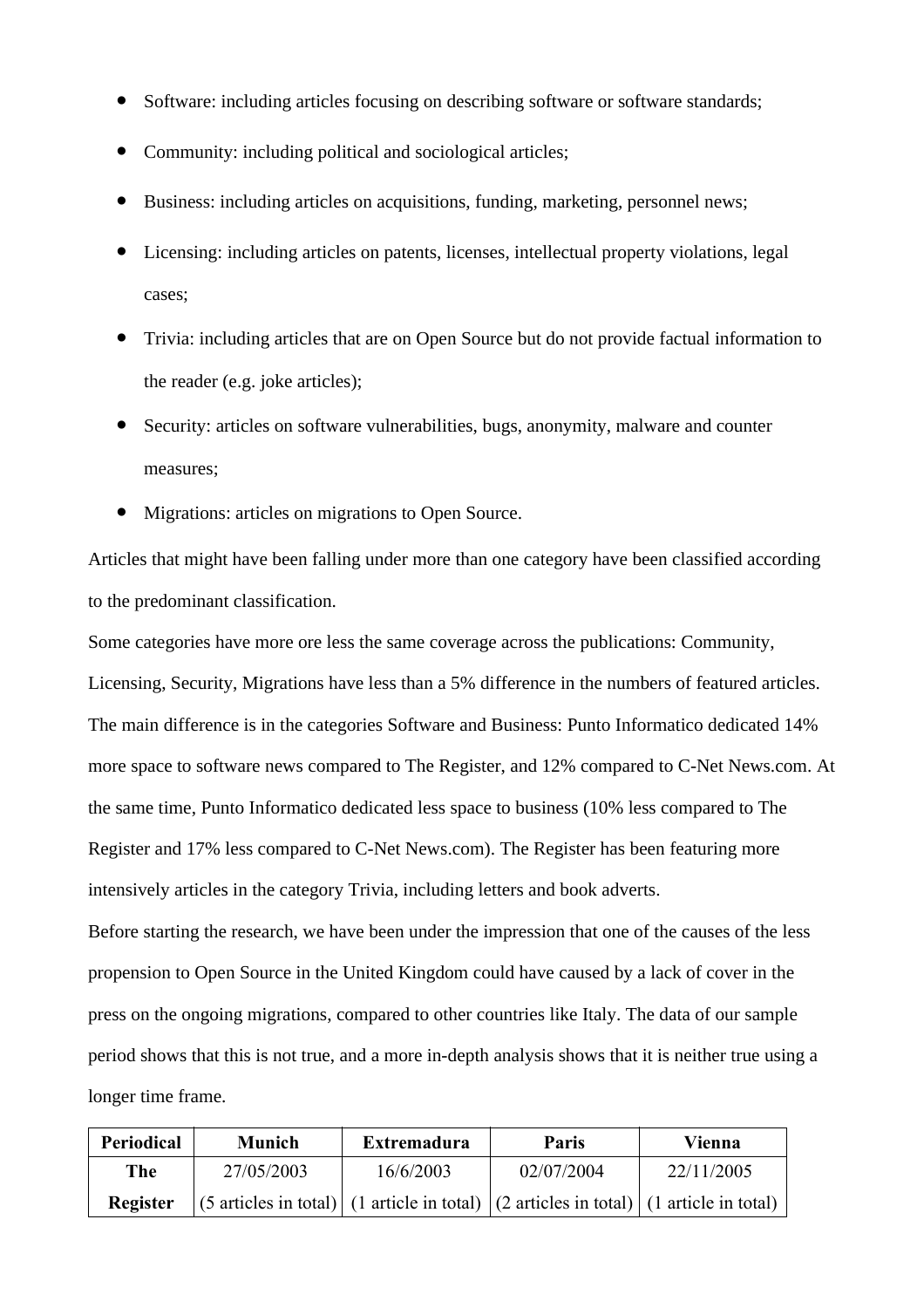| <b>Punto</b> | 18/06/2004                                         | 12/05/2005         | 22/11/2005                                                    | 07/07/2005           |
|--------------|----------------------------------------------------|--------------------|---------------------------------------------------------------|----------------------|
|              | <b>Informatico</b> $(3 \text{ articles in total})$ | (1 sentence in 1)  | $(1 \text{ article in total})$ $(1 \text{ article in total})$ |                      |
|              |                                                    | article on Ubuntu) |                                                               |                      |
| <b>C-Net</b> | 28/05/2003                                         | no references      | 12/02/2004                                                    | 25/01/2005           |
| News.Com     | $(3 \text{ articles in total})$                    |                    | $(2 \text{ articles in total})$                               | (1 article in total) |

*Table 4: Date of the first article on Open Source migrations*

It is worth mentioning that some of the more important Open Source migrations in Europe in the past 3 years have been ignored by all the periodicals we are evaluating. This applies to the migration of Schwäbisch Hall and to the migrations in the state schools in the Former Yugoslav Republic of Macedonia. COSPA is referred 2 times in Punto Informatico, but with almost no information on the migrations, and none of the COSPA migrations (some of which have important numbers) has been featured in The Register and C-Net News.com.

As it is evident from Table 4, both The Register and C-Net News.com have been featuring more articles on Open Source migrations compared with Punto Informatico. Moreover, Punto Informatico has been always the last periodical to report on the migrations.

# **Discussion**

In the analysis we have showed how:

- 1. During the period December 2004-November 2005, The Register and Punto Informatico featured a comparable average number of articles per month (67 for The Register, 57 for Punto Informatico), while C-Net News.com featured an average of 104 articles per month on Open Source;
- 2. In all the periodicals Open Source is well represented there is not a cloud of information overload, with articles on Open Source in a ocean of articles on proprietary software;
- 3. Punto Informatico had a higher percentage of articles focused on Open Source.
- 4. Punto Informatico had a higher ratio of articles on Open Source compared with the number of articles including the keyword "Microsoft";
- 5. Most of the articles on Open Source in Punto Informatico were focusing on Open Source itself, while both The Register and C-Net News.com had a higher number of articles on business aspects;
- 6. Punto Informatico had a the lowest cover on Open Source migrations as total number of articles.

On the other hand, a qualitative insight of the articles in Punto Informatico, shows that in most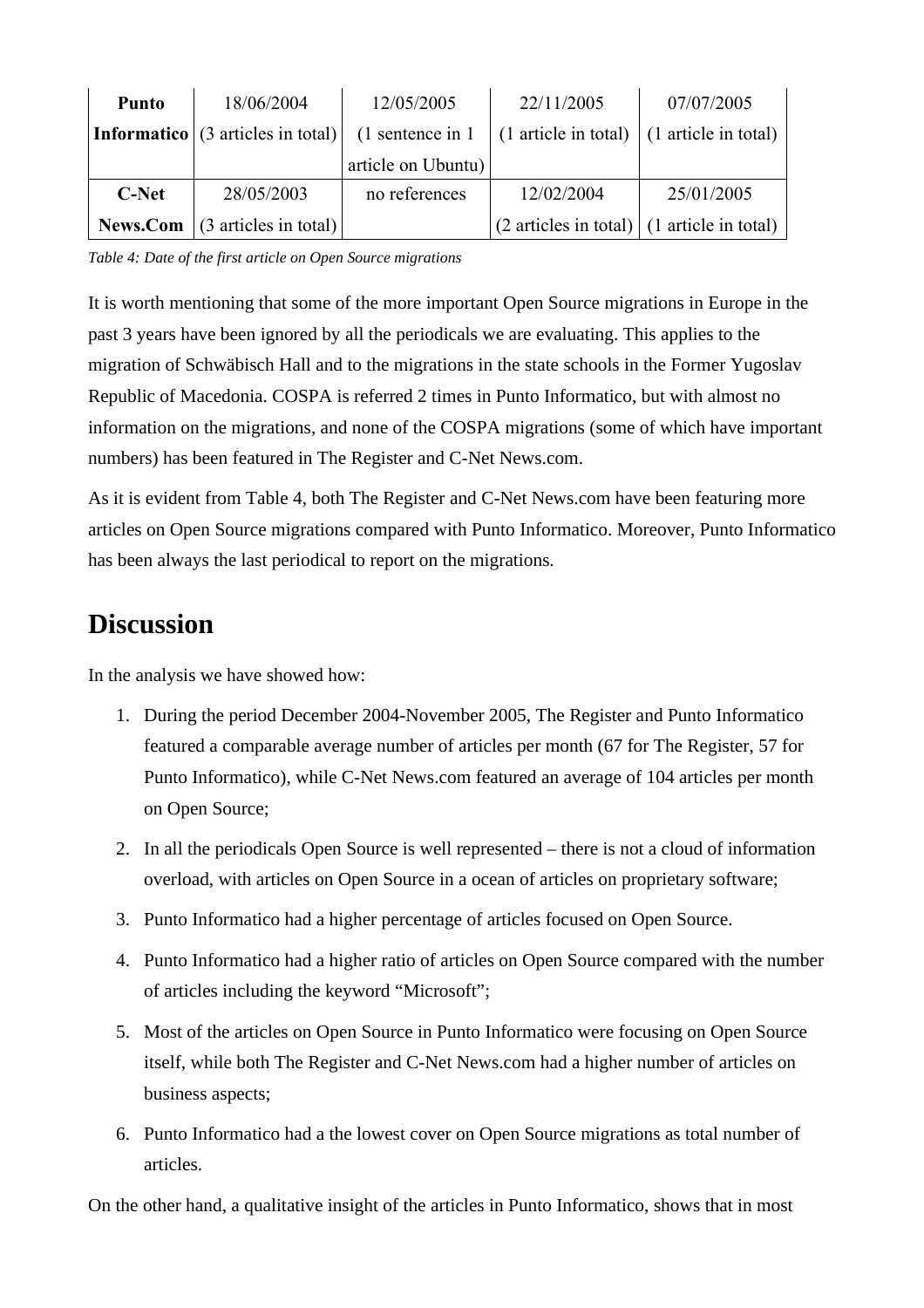cases the authors sympathize with Open Source. This appears to be less common in the other periodicals.

The Register shows less sympathy towards Open Source and several articles attack Open Source not from a technical nor from a commercial point of view. Extreme examples border on triviality:

- "The iBuzz does come complete with an attachment for the chaps which will enable Linux programmers to go 'hands-free' while poring over a Carrie Anne Moss tribute site, Matrix" (http://www.theregister.co.uk/2005/11/23/ipod\_accessory/)
- "The 'open source community' whatever that means smells and looks worse than any other software community on the planet" (http://www.theregister.co.uk/2005/11/29/otto\_fly\_open)
- "The only thing worse than flying is open source code" and "Finns are socialists. Linus Torvalds is Finnish." (http://www.theregister.co.uk/2005/10/25/otto\_clothes/)

C-Net News.com does not feature similar articles, but many articles about Open Source have alongside banners for the Microsoft's "Get The Facts about Linux" campaign...

## **Conclusions**

The core analysis of this paper is based on almost 5,00 articles, and for some issues we referred to the full data set that we gathered, which includes more than 13,000 articles.

Our experience working on the COSPA project in the United Kingdom and the failure in finding test locations for migrations to Open Source lead us to consider whether the press in the United Kindom (and in the USA) was biased against Open Source and/or whether there was a lack in coverage.

However, according to our research, Open Source has been covered in the United Kingdom and in the USA as well as in Italy. The Register and C-Net News.com had not a worse cover of Open Source events, compared to Punto Informatico. Indeed, Punto Informatico was the one that "missed" more news on Open Source migrations.

For what regards the content, Punto Informatico appeared to sympathize with Open Source issues – while The Register had several hostile articles and C-Net News.com paired articles on Open Source with Microsoft advertisement.

Possible future directions for our research include expansion in the diversity of sources analysed (more countries) and/or expansion on the number of articles analysed. We foresee a number of difficulties in effectively categorising a high number of articles, and a increase in the number of